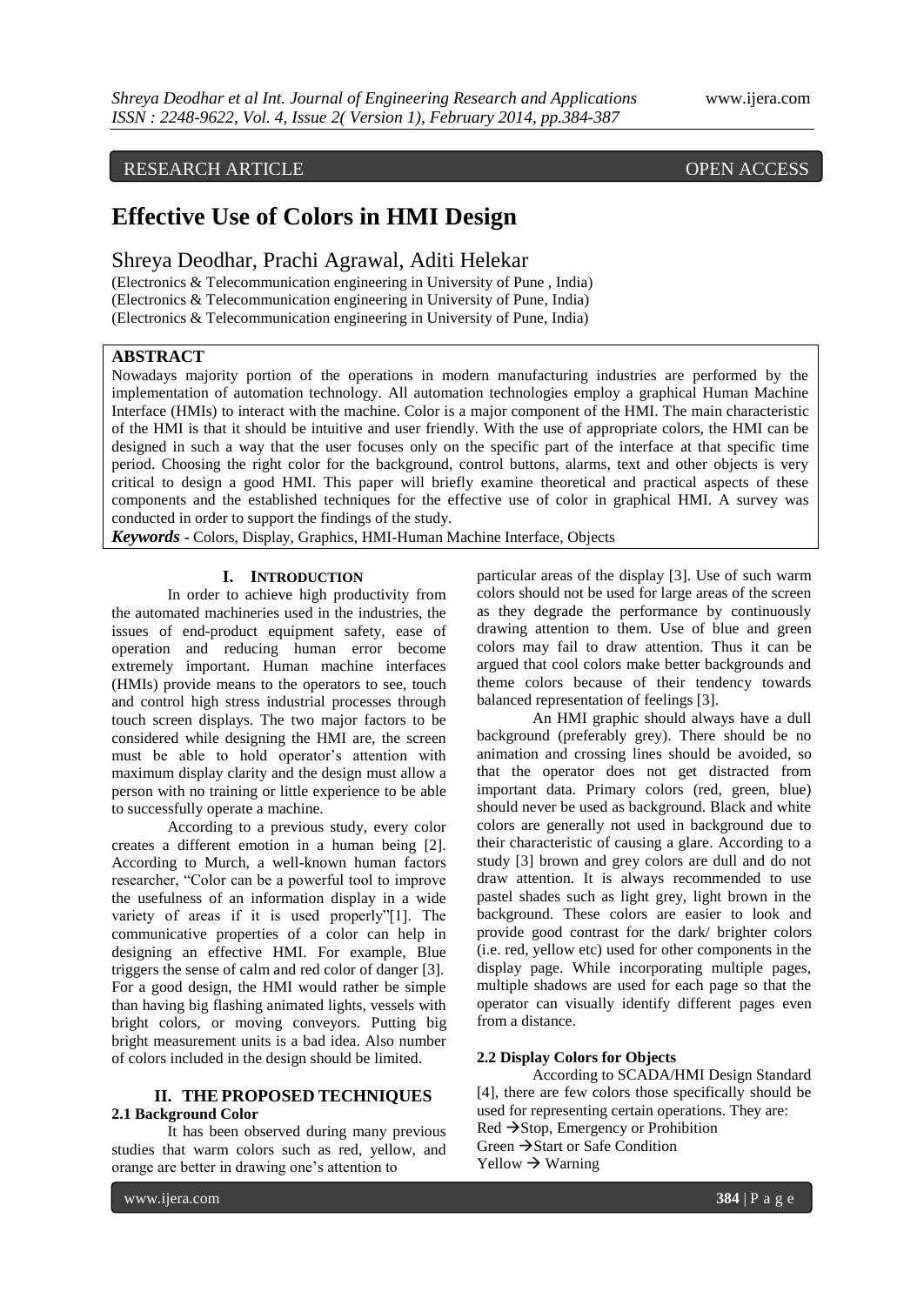#### Blue  $\rightarrow$  Mandatory Operation

These colors should be clearly visible to the operators. Also if these color conventions are being followed in a design, then they should be strictly followed and similar colors should not be used to indicate any other actions. This will help reduce the misinterpretation or confusion for the operator. Dark colors should not be in screen in large blocks because they can create complementary color image retention on the retina [5].

Let us consider a standard object (Meter) from the microchip's graphic library. As shown in the figure 1, it shows six colors. This object all by itself will not indicate any information. Colors have to be chosen according to the application. Figure 2 indicates a speedometer it is a simple meter consisting of three colors. It can be observed that though minimum amount of text is present on the screen, it is not at all hard to interpret. The figure 3 uses the same object however now with different colors. The purpose of this screen can also be easily interpreted. It is the meter indicating the solder mixture composition. The green indicates the desirable area and the actions to be taken in case of the red areas are clearly mentioned. Figure 2 and Figure 3 are superior representations. When asked in the survey, 99% of the users were able to correctly identify the representation.

Attention to detail is important. It is typical to use bar charts to show relative positions and values. While this may be better than simply showing numbers, it is inferior to the use of moving elements since as the bar's value gets low, the bar disappears as seen in Figure 4.

The human eye is more likely to see the presence of an object rather than the absence. As shown in Figure 5 the representation can be improved. Also as the quantities are one below the other they can be easily compared.





#### **2.3 Text**

Text in the HMI screen is the easiest way to convey information to the operator. However a screen should contain minimum text. Proper font and color should be used in the display so that an operator should not face any difficulty in reading and understanding the information. It is always wise to choose fonts which are commonly available in most of the computers, such as Arial, Times New Roman etc.



The size of the text should be as such that the operator can read the key information from several feet distance without and all the text should be black. Alarm text should be red and warnings in yellow. Thin blue lines (like blue text) tend to blur, and small blue objects tend to disappear when we try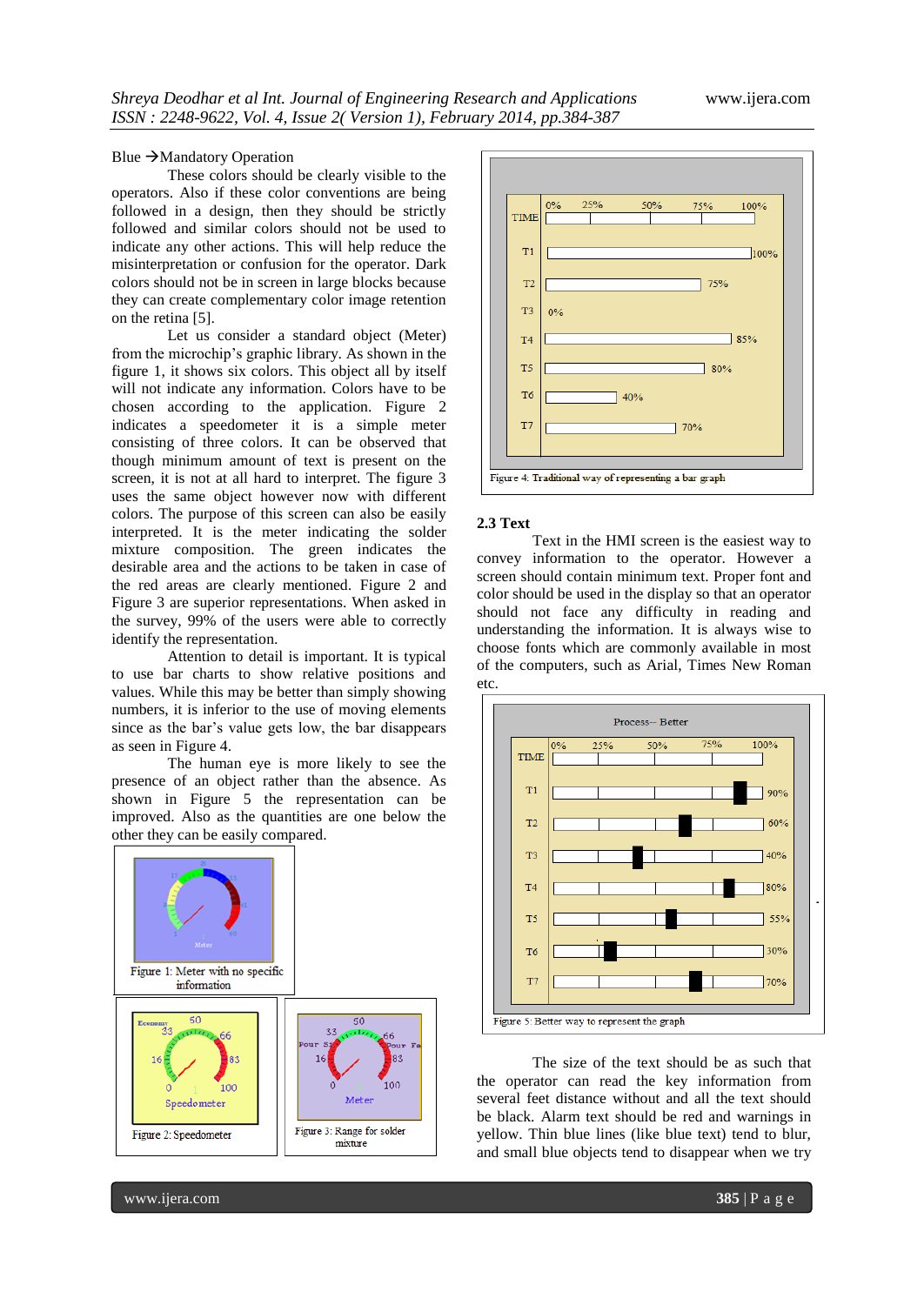to focus on them. Colors such as blue, green, yellow should be avoided for text. These findings were also proved by the supporting survey.

# **2.4 Alarm**

Alarm and event information are the most important parts in the HMI screen design because it enables the operator to identify system operations and avoid critical situation those may arise during a process.

An event occurs whenever an operator reacts to alarms or makes any changes to the system. Alarms consider changes in a process or in its control system (i.e. operator action, configuration changes etc) those need to be recorded. HMI touch-screen, alarms and process feedbacks should consist of the following types:

Informative or Predictive: No action required. These can use green color, as these are not urgent and are needed only for user feedback. e.g. "Process Complete" (informative).

Warning: Process may or in 99% cases may not produce damage even if no corrective action is taken<br>immediately. These generally use vellow. immediately. These generally use yellow. e.g."Improper Lubrication".

Blocking: The controller takes an action against any risky condition to protect the process and further operation is prevented until the reason is cleared. e.g. "Motor Jammed"

When a fault occurs, the separate alarm indicator appears next to it . The indicator keeps on flashing while the alarm is unacknowledged (one of the very few proper uses of animation) and ceases flashing after acknowledgement, but remains as long as the alarm condition is in effect. People do not detect color change well in peripheral vision, but movement, such as flashing, is readily detected. Alarms thus readily stand out on a graphic and are detectable at a glance.

Bright colors are primarily used to bring or draw attention to abnormal situations, not normal ones. Screens depicting the operation running normally should not be covered in brightly saturated colors, such as red or green pumps, equipment, valves, etc. When alarm colors are chosen, such as bright red and yellow, they are used solely for the depiction of an alarm-related condition and functionality and for no other purpose. Figure 6 shows a fault depiction. In further details the fault should be specified as shown in Figure 7. If color is used inconsistently, then it ceases to have meaning. [5].

| <b>MODULE</b>                   | <b>STATUS</b>   | <b>MODE</b>   |
|---------------------------------|-----------------|---------------|
| <b>HEATER 1</b>                 | ON              | <b>AUTO</b>   |
| <b>CHURNING</b><br><b>MOTOR</b> | OFF             | <b>MANUAL</b> |
| <b>HEATER 2</b>                 | ON              | <b>AUTO</b>   |
| <b>BRUSH</b>                    | <b>DISABLED</b> | <b>AUTO</b>   |
| <b>ERROR</b>                    |                 |               |
| Figure 6: Error flashing        |                 |               |

Proper screen layout is very important for a good HMI display. Generally, a human operator scans an HMI screen as any other regular screens, starting from top left corner to right and then down the screen. The human scanning pattern is as shown in Figure 8. So, the important objects of a system should be in an area within the page where the operator's attention goes easily. The alarms should be on the top of the page. Any graphical image object should be on the center left with key data on the center right of the page.

| <b>MODULE</b>              | <b>STATUS</b>      |  |
|----------------------------|--------------------|--|
| <b>HEATER POWER ON</b>     | ОК                 |  |
| <b>MOTOR ON</b>            | OК                 |  |
| <b>FAN ON</b>              | <b>FAULT</b> (OFF) |  |
| <b>BRUSH</b>               | <b>ERROR</b>       |  |
| Figure 7: Fault indication |                    |  |

It is recommended that start, stop or controls are kept in the lower left side and the navigation on the lower right side of the page.



#### **2.5 Process diagram:**

Many a times while designing the HMI, it is important to include a representation of the complete process flow in the HMI screen. This makes the operators to visualize the plant and identify the locations of the measurements. A good HMI should always have consistent process flow direction and the